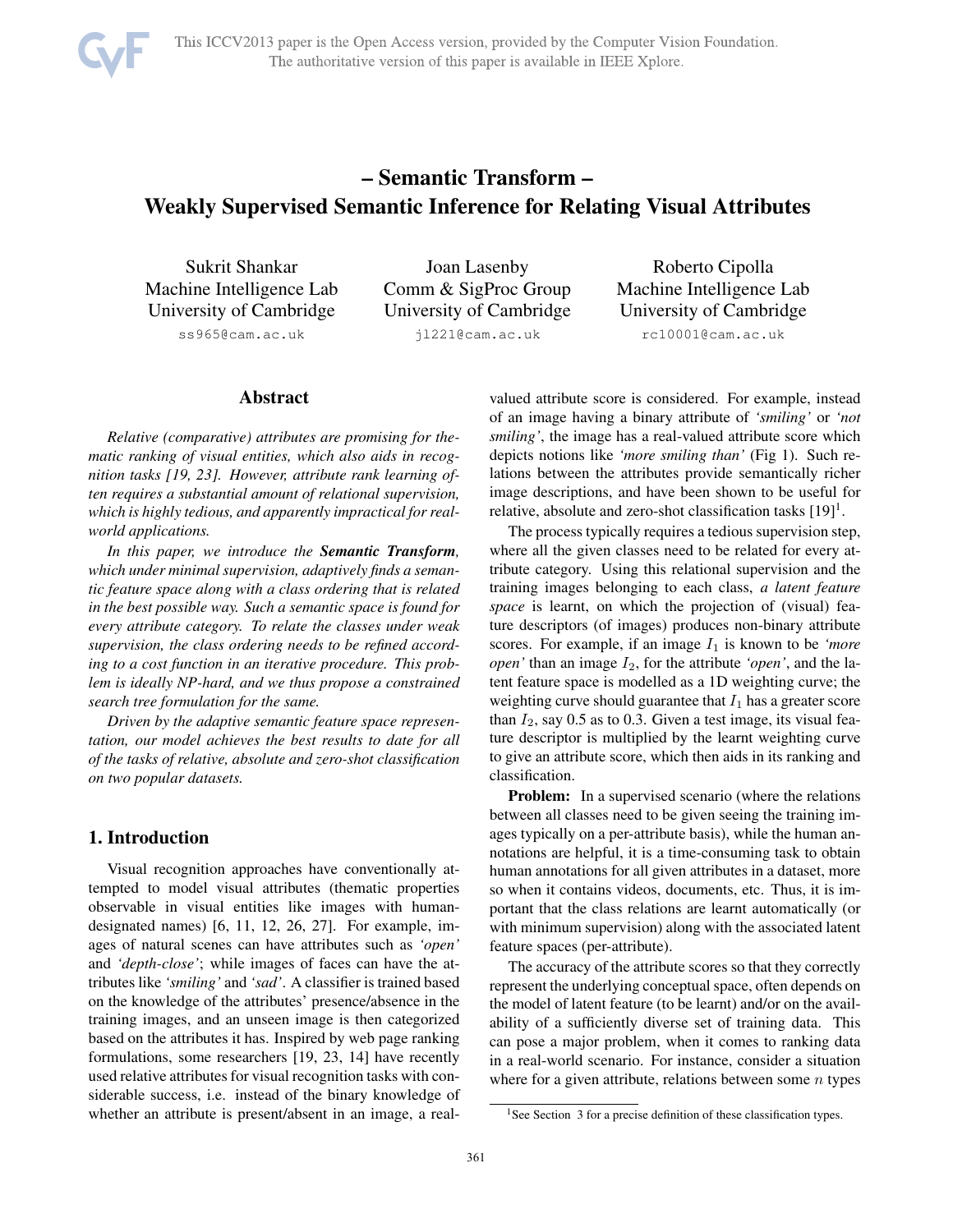

Figure 1: The scores of attributes (Smiling, White) on a scale of 0 to 1 for three images. The attribute score is proportional to the strength of attribute presence. The figure is for illustrative purposes.

of classes are known. Let us now have a number of data points (visual entities such as images, videos, etc.) belonging to a new class (unseen in the training data)  $2$ , which we need to rank relative to the known classes. Ranking the data points of this new class is subject to the assumption that the learnt latent feature space encompasses the inherent diversity of the possible set of visual entities that will ever need to be ranked. This can be made true for small datasets with a proper choice of a latent feature model and availability of sufficiently diverse training data, but the procedures do not naturally scale well to the problems occurring with *big data*. With a large amount of complex data, the learnt model is often not able to relate the new classes in an acceptable way.

Ranking entities may also involve some sort of semantic supervision in addition to relational supervision, i.e. instead of only giving relations between all given classes, a rough attribute score (reflecting the underlying theme) on a predefined scale (such as 0 to 1) is also given for the known classes. In such a case, a model is learnt that conforms to the given attribute scores, which then automatically ranks the classes. However, for new classes, the attribute scores again depend on the assumption that the learnt model has encompassed the semantics of all possible data. Also, such scores can be reasonably erroneous and the model needs to take care of such uncertainties.

Proposal and Contributions: While many types of models have been proposed for learning the latent feature space under relational and semantic supervision (e.g. Gaussian process models, Topic Models, Neural Networks, etc.), we aim to answer a more generic question here:

*Given a set of training images and a latent feature space model, can we learn this latent space (with minimal supervision) so as to relate all types of possible classes in a semantically best possible way ?*<sup>3</sup>

In an attempt to answer the above question, we make the following two significant contributions in this paper:

- 1. We introduce the Semantic Transform, which under minimal supervision, adaptively finds a semantic feature space along with a class ordering that is related in the best possible way.
- 2. To relate the classes under weak supervision, the class ordering needs to be refined according to a cost function in an iterative procedure. This problem is ideally NP-hard, and we thus propose a constrained search tree formulation for the same.

Our approach is weakly supervised since we assume the semantic attribute score of at least two classes (out of a possible 8 for our datasets) to be known per-attribute. This information is important, since there should be some discriminative information about the attributes (thematic spaces) under consideration. This minimal supervision helps us to find an initial feature space (according to a chosen model), which we then keep adapting in an alternating framework, until the best (maximally separated) class ordering is found out. To learn the relative ordering, we also present an efficient algorithm using a constrained search tree structure, which makes the generic problem of relating classes tractable while achieving acceptable results.

## 2. Related Work

Binary and Relative Attributes: Learning attribute categories has been shown to be useful to provide cues for object/face recognition [12, 11], zero-shot transfer [12, 21] and part localization [6, 26]. There have been attempts to make the learning and classification tasks more robust, given the categorical attributes. The work of [20] tends to make the binary attributes more discriminative on a class basis.

Recent works [19, 23, 15] have focussed on learning per-attribute class relations for visual recognition tasks, and have shown considerable promise. While authors in [19, 23] assume the availability of relative ordering of classes on a per-attribute basis, [15] assumes the absence of such information. However, the unsupervised method of [15] achieves marginally better results than the supervised counterparts, because of their bottom-up learning structure which is directed more towards selecting some key attributes for classes, rather than ordering classes based on all given attributes.

Rank Learning: The machine learning literature comprises many works which tend to learn ranking models for web pages/documents. The works of [10, 5, 1, 25, 8] all propose different types of probabilistic models for efficient

<sup>&</sup>lt;sup>2</sup>Note that in real-world situations, broader classes of visual entities are almost always known due to the presence of textual tags. However, attribute-specific information is often not present in the form of textual data with the visual entities, and hence, ranking multimedia entities according to various attributes is largely an unsolved and to an extent a non-targeted problem.

<sup>&</sup>lt;sup>3</sup>Note that the main requirement is that the classes are ordered so as to correctly reflect the underlying attribute-specific themes and the learnt model maximally separates the classes while conforming to the (minimal) supervision that we have. Also, **Semantic Transform** is all about adaptively learning a feature space that can semantically rank multimedia en-

tities/classes; instead of just transforming the inputs to some sort of static semantic features.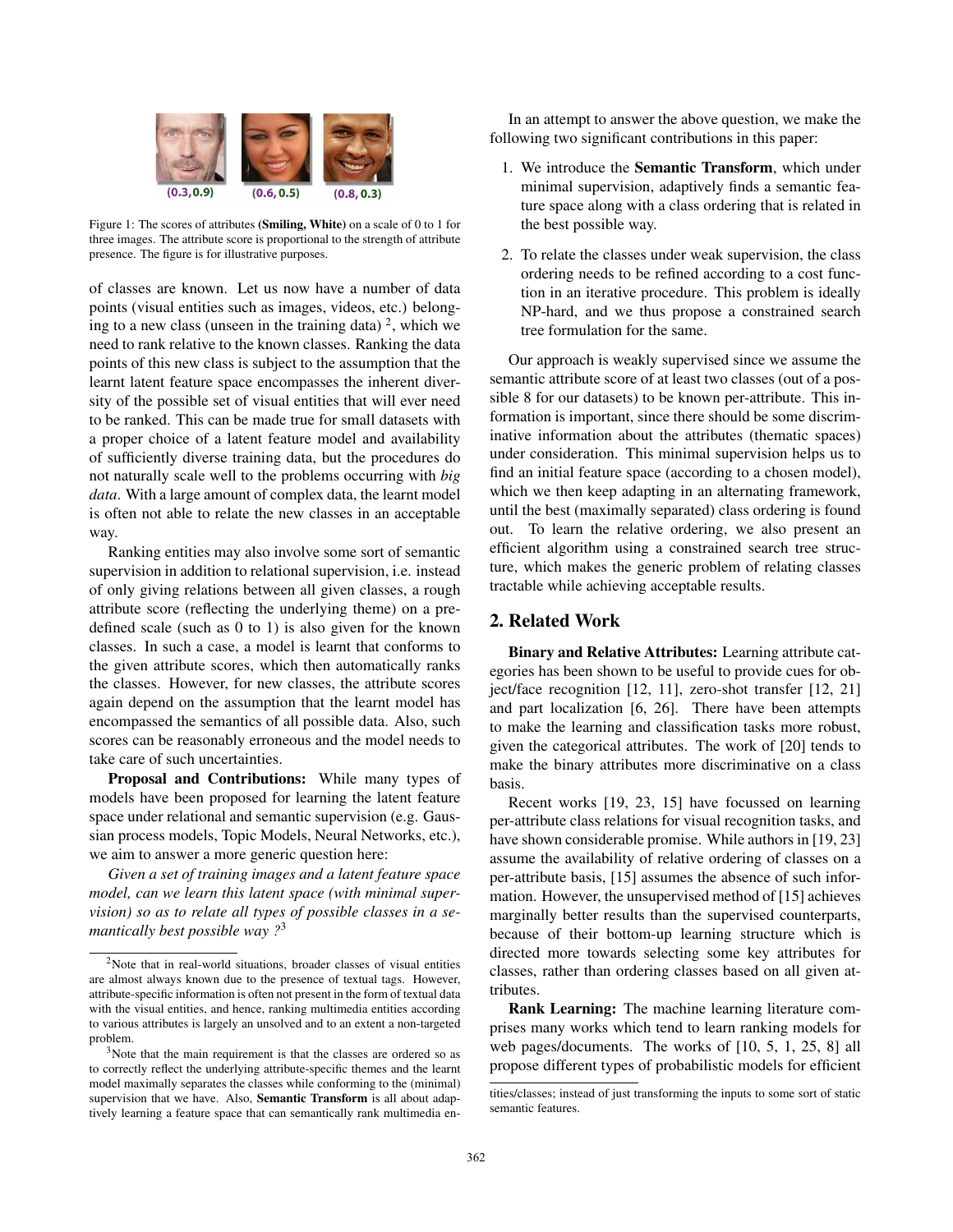rank learning. While [5] models the uncertainty in the attribute scores with Gaussian processes, [8] does so with the help of probability distributions in a soft-rank methodology. Many methods of ensemble learning also exist in the literature [3, 16, 22, 9]. Researchers have tried to apply such methods (e.g. random forests, kernel max margin learning) [14, 19] in an attempt to learn feature spaces that produce minimally confusing attribute scores. However, the methods are normally highly supervised and the formulations lack a generic structure for adapting to new data.

One of the most famous methodologies for ranking entities based on semantic supervision is the supervised topic model [2]. The approach learns a topic model while trying to maintain the given attribute-specific semantic scores. This automatically ranks the given entities; and for new incoming data, its input features are projected on the learnt topic model to find a new score. This method again falls apart in terms of generality for any type of new class to be related.

Our approach of learning relative ordering (*Semantic Transform*) is in contrast different from that of the aforementioned approaches. We make the use of minimal semantic supervision (rough attribute scores) per-attribute, and then adaptively learn a semantic feature space along with the most plausible class ordering. We are thus able to counter the problem of tedious relational supervision while also adaptively learning a feature space that can exude attribute-specific themes for possibly all types of classes.

#### 3. Approach

We are given a set of training images  $I = \{i\}$  represented in  $\mathbb{R}^d$  by feature-vectors  $x_i$ , S image class labels  ${c_s}$  and a set of M attributes  $A = {a_m}$ . Since we consider a weakly supervised scenario, for each attribute  $a_m$ , and ordering of only two class labels is given ( $c_{p_m} \prec c_{q_m}$ ) along with the corresponding response variables  $(r_{p_m} < r_{q_m})$ . The response variables are given on a normalized scale of 0 to 1.

What exactly are these response variables, and how are they obtained for different types of attributes needs a special mention here. The attributes can be broadly classified as aesthetic and non-aesthetic. Aesthetic attributes normally refer to those which cannot be rated deterministically by all users. For instance, the choice of people for the *interesting* attribute of a movie, song or photo is more or less aesthetic. On the other hand, whether a person is looking angry, sad or happy is a non-aesthetic choice to make, and is expected to be far more deterministic. In case of aesthetic attributes, response variables may refer to normalized average ratings or numerical reviews, such as movie, song ratings, etc. For non-aesthetic attributes, a score on a normalized scale of 0 to 1 can be approximately given by a human, given that humans have an inherent interpolating ability [24], once they

roughly know about the possible extremes. For our datasets, the attributes are non-aesthetic in nature.

With the minimal supervision that we consider, our aim is to learn a latent feature space (which conforms to the semantic response variables) along with the best possible class ordering.

#### 3.1. Learning

For each attribute  $a_m$ , we need to learn a latent feature space  $b_m$  and a relative ordering of the classes  $c_s$ ; s = 1,..., S. Thus, given that  $c_{p_m} \prec c_{q_m}$  and corresponding response variables  $r_{p_m} \prec r_{q_m}$ , we require that  $\forall i \in$ response variables  $r_{p_m} < r_{q_m}$ , we require that  $c_{s_1}, j \in c_{s_2}, c_{s_1} \succ c_{s_2},$ 

$$
\varphi(\boldsymbol{b}_{m}^{T}, \boldsymbol{x}_{i}^{s_{1}}) > \varphi(\boldsymbol{b}_{m}^{T}, \boldsymbol{x}_{j}^{s_{2}})
$$
 (1)

where 
$$
\varphi(b_m^T, x_i^s) = b_m^T x_i^s \quad \forall i \in c_s
$$
 (2)

The function  $\varphi(.)$  produces a score for the attribute  $a_m$ , given the feature space  $b_m$  and input feature vector  $x_i^s$  of an image belonging to class  $c_s$ . For purposes of comparison of our results with those of [19],  $\varphi(.)$  is given by Equ (2), and  $b_m$  is selected to be a 1D weighting curve, with length equal to the total number of pixels in an input image. Given a test image with its feature vector  $x_t$ , its score for attribute  $a_m$  is given by  $\varphi(b_m^T, x_t)$ .<br>Following the work of

Following the work of [10], it can be shown that for a given  $\varphi(.)$  and relative ordering of classes, the above stated optimization problem can be reduced to the following Support Vector Machine (SVM) classification task: for a tradeoff constant C between maximizing the margin (between attribute scores of classes) and satisfying relative ordering, and  $\forall i \in c_{s_1}, j \in c_{s_2}, c_{s_1} \succ c_{s_2}$ 

$$
\argmin_{\boldsymbol{b_m}} \quad \left(\frac{1}{2} \parallel \boldsymbol{b_m} \parallel^2 + C \sum_{i,j} \xi_{ij}^2\right) \tag{3}
$$

s.t. 
$$
\varphi(b_m^T, x_i^{s_1}) - \varphi(b_m^T, x_j^{s_2}) > 1 - \xi_{ij}, \quad \xi_{ij} \ge 0
$$
 (4)

Since we have the semantic response variables  $(r_{p_m}, r_{q_m})$ , we make an initial estimate of the latent feature space  $b_m$  by solving the following optimization problem:

$$
\arg\min_{\boldsymbol{b}_{m}} \left( \left| \frac{\sum \varphi(\boldsymbol{b}_{m}^{T}, \boldsymbol{x}_{i}^{p_{m}})}{n_{p_{m}}} - r_{p_{m}} \right| + \left| \frac{\sum \varphi(\boldsymbol{b}_{m}^{T}, \boldsymbol{x}_{i}^{q_{m}})}{n_{q_{m}}} - r_{q_{m}} \right| \right) \tag{5}
$$

where  $n_{p_m}$  is the number of training images in class  $c_{p_m}$ and  $n_{q_m}$  in class  $c_{q_m}$ .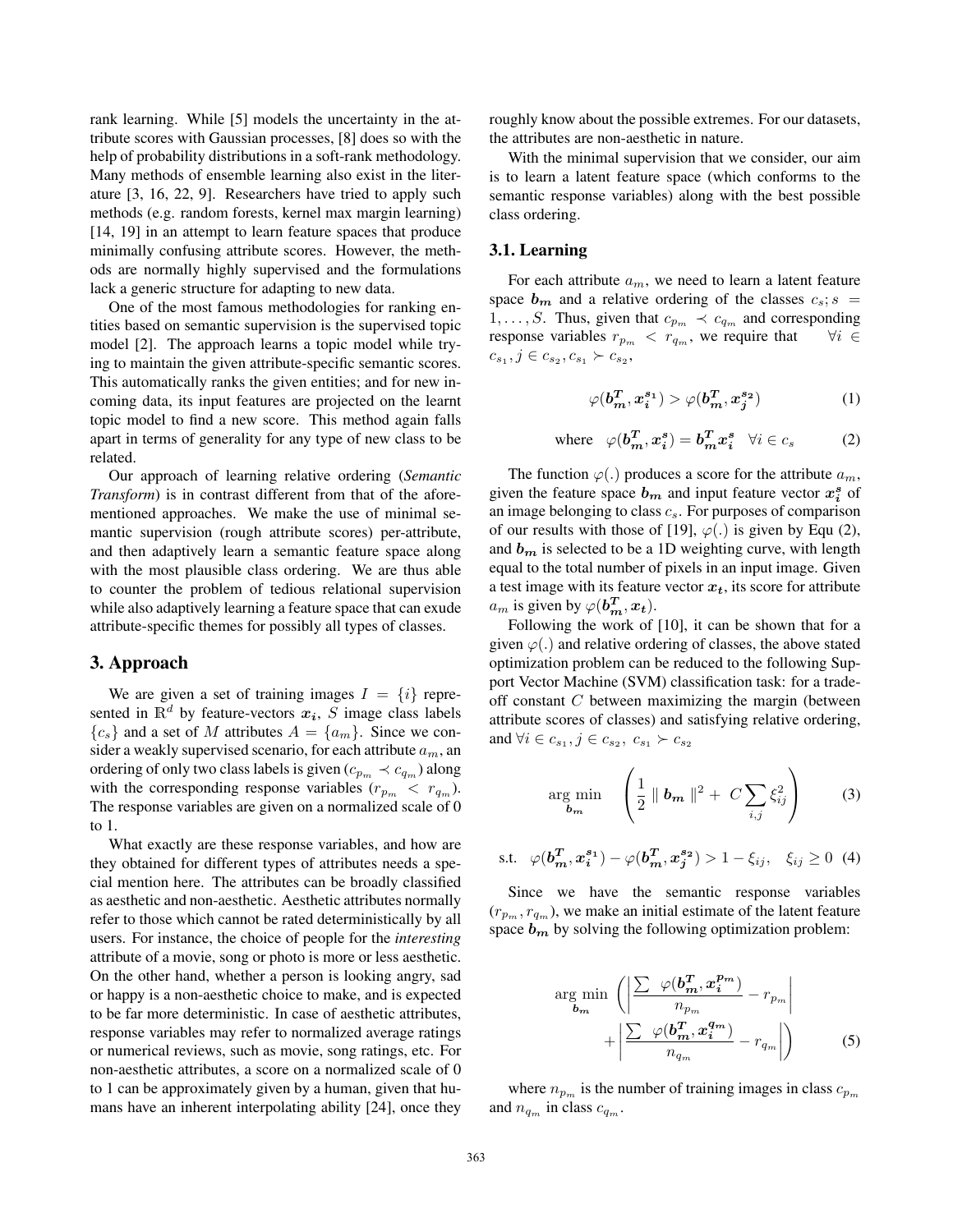With different latent feature space models, the optimization problem of Equ (5) can be intractable. We thus use Genetic Algorithms [7] (a class of evolutionary algorithms) $4$ to solve it. For q real numbers in the 1D weighting curve defining  $b_m$ , each real number is encoded as a string of  $\lceil \log_2 q \rceil$  bits, and thus an individual in the population is a string of  $q \lceil \log_2 q \rceil$  bits. Since, genetic algorithms can sometimes converge to a local minimum instead of the desired global one, we give multiple runs with different mutation rates, and accept the solution that occurs the most number of times. To avoid trivial solutions, we put sparsity constrains on the learnt solution. The use of an evolutionary algorithm procedure here can serve as a major advantage for building a generic framework with the proposed *Semantic Transform*, especially when one aims to learn a neural network structure [28] in order to have an initial estimate of *bm*. When complex structures are involved, estimation of distribution algorithms (EDAs) [13] can also be used as evolutionary procedures.

Once we have the initial estimate of our latent feature space, we perturb it to a limited extent so as to approximately conform to the semantic scores (obtained from supervision), while also estimating the most plausible relative ordering of the classes. This is done in an alternating iterative procedure. Perturbation not only helps to make the initially learnt feature space adaptive, but also takes into account the inaccuracy inherent in the response variables. For a given relative ordering of classes and a perturbation model  $\Delta_m$ , the equations (3) and (4) are modified as follows ( $\forall i \in c_{s_1}, j \in c_{s_2}, c_{s_1} \succ c_{s_2}$ ):

$$
\arg\min_{\Delta_m} \left( \frac{1}{2} \parallel \Delta_m \parallel^2 + C_1 \sum_{i,j} \xi_{ij}^2 + C_2 \sum_{i \in c_{pm} \, j \in c_{qm}} \left[ \varphi((\boldsymbol{b}_m^T + \Delta_m^T), \boldsymbol{x}_i^{p_m}) - \varphi((\boldsymbol{b}_m^T + \Delta_m^T), \boldsymbol{x}_j^{q_m}) - (r_{p_m} - r_{q_m}) - \delta_m \right]^2 \right) \tag{6}
$$

s.t. 
$$
\varphi((b_m^T + \Delta_m^T), x_i^{s_1}) - \varphi((b_m^T + \Delta_m^T), x_j^{s_2})
$$
  
> 1 -  $\xi_{ij}$ ,  $\xi_{ij} \ge 0$ ,  $C_2 > C_1$  (7)

Note that the perturbation model  $\Delta_m$  is also chosen to be a 1D weighting curve and of the same length as that of *bm*, and an addition operation is simply chosen to incorporate the perturbation. This is done since we wanted our finally adapted latent feature space to be a 1D weighting curve, in order to draw fair comparison of our results with those of [19]. In a general case, the perturbation model can be made different from *b<sup>m</sup>* and can even encompass modification of network structures involved in *bm*. Following [10], the optimization problem posed by equations (6) and (7) is solved by the method of [4]. The term weighted by  $C_2$ in equation (6) is important since it limits the perturbation so as to conform to the response variables obtained from supervision. Thus,  $C_2 > C_1$ , and the parameter  $\delta_m$  limits the amount of change allowed in the semantic response variables. For our experiments,  $C_1 = 0.1, C_2 = 0.5, \delta_m = 0.1$ .

Now, we require that along with the weighting curve *b<sup>m</sup>* and the perturbation model  $\Delta_m$ , the relative ordering constrained by  $c_{p_m} \prec c_{q_m}$  is also learnt. We follow an alternating optimization approach, where we fix a class ordering, and adapt the feature space, and then with this adapted feature space, we refine the relative ordering of the classes. This continues until convergence occurs. Our full model listed in Algorithm 1.

The alternating procedure stated above is feasible only when there is some efficient algorithm for refining the relative ordering of classes. This problem in itself is NP-hard since the class ordering needs to be refined subject to a cost function. We thus propose a top-down greedy algorithm with constraints on a search tree for estimating relative ordering. To provide an example of our approach, let us consider that we have 7 classes  $(1-7)$  which need to be ordered. Let the initial ordering be  $1 \prec 2 \prec 3 \prec 4 \prec 5 \prec 6 \prec 7$ . Then, a swapping of 1 and 4 alters the maximum number of relative orders, since all of 2, 3 will change their order relative to 1 and  $4^5$ . A similar argument holds, if 4 and 7 are swapped. However, if 4 and 5 are swapped or 2 and 3 are swapped, other relative orders remain unchanged. For this, we form a search tree as shown in Fig 2, with each node as the class number, and root being the middle class. For a given node, all possible swappings with all its children are considered. Thus, while node 4 can have 6 possible alterations spanning all classes, node 2 can only have 2 possible alterations, with only 1 and 3 getting affected. Each swapping of the classes affects the loss function (encoding maximal separation between classes for a relative ordering) of Eqn (8). Since, we are given a prior ordering as  $c_{p_m} \prec c_{q_m}$ , we constrain the aforementioned swappings such that  $c_{p_m} \prec c_{q_m}$  is always satisfied. Algorithmically, if  $2 \prec 4$  is given, we will not swap 4 with 2 or any of its left children, i.e. 1 (Fig 2). Algorithm 2 formally sets out the method.

This approach is greedy, but in a reasonable number of steps ( $\mathcal{O}(s \log(s))$ ) as compared to  $\mathcal{O}(s!)$  for s classes), it

<sup>4</sup>Genetic Algorithms may not be the best choice to an optimization problem, in case an exact solution procedure for the problem is known. However, they can give a nearly correct estimate of the intended solution. This suffices for our case, since we are any ways going to refine this estimation later on.

<sup>5</sup>The greedy algorithm considers swapping with only its parents (except when the parents are at the penultimate level of the tree, i.e. theit immediate children are the leaf nodes). In this context, 1 to 4 changes maximum relative orders. Also, note that a swapping between 1 and 7 can eventually get done with (1-3,1-4,1-7,3-7) across iterations.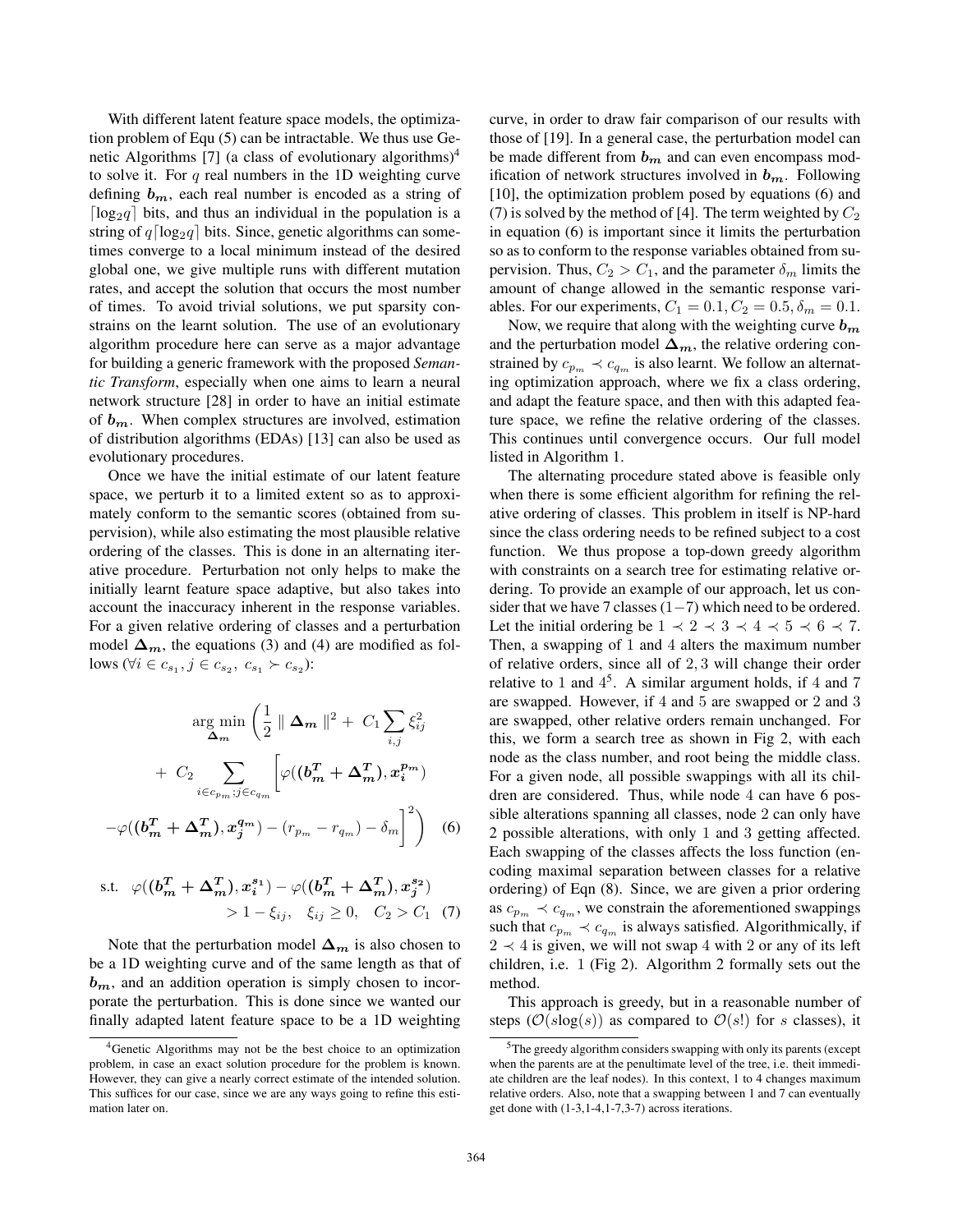helps to achieve the most plausible relative ordering. The major reason for its success is the top-down approach (taking the middle class as the root node), since that ensures that we prioritize the changes in the order of that class, which can possibly affect the loss function to the maximum extent, and then we refine the other orders.

#### Algorithm 1 Semantic Transform (ST)

- 1. Initialize relative ordering for  $S$  classes  $c_s$  using  $\boldsymbol{b_m}$  estimated from equation (5). This will automatically satisfy the constraint  $c_{p_m} \prec c_{q_m}$ .
- 2. Update  $\Delta_m$  using equations (6) and (7).
- 3. Update the relative order for  $c_s$  using Algorithm 2. If the updated relative order is the same as previous one (convergence), go to Step (4); else go to Step (2).
- 4. The last ordering learnt is the final class ordering, and  **+**  $\Delta_m$  is the adaptively learnt feature space.

#### Algorithm 2 Relative Ordering Estimation (ROE)

- 1. For given  $\Delta_m$  and  $b_m$ , and initial relative ordering of S classes  $c_{s_1} \prec c_{s_2} \prec c_{s_3} \cdots \prec c_{s_S}$ , form a search tree with the root node as  $s_{\lfloor S/2 \rfloor}$ .
- 2. Let L denote a level of the tree. Initialize  $L = 1$  (root node).
- 3. At a level L, let each (parent) node be  $pa_k$ ;  $k = 1, ..., K$  of the tree, all its children be  $ch_{r_k}$ ;  $r_k = 1, \ldots, R_k$ , and all left children be  $lch_{e_k}$ ;  $e_k = 1, \ldots, E_k$ . Note that  $lch_{(.)} \subset ch_{(.)}$ . Let a swapping of  $pa_k$  with  $ch_{r_k}$  be denoted by  $v_{k,r_k}$  =  ${pa_k \leftrightarrow ch_{r_k}}$ . Consider all  $v_{k,r_k}, k = 1, \ldots, K$  such that  $\forall pa_k = q_m, lch_{e_k} \neq p_m \&$  parent  $(lch_{e_k}) \neq p_m$ , and find  $r_k$  which  $\forall i \in c_{s_1}, j \in c_{s_2}, c_{s_1} \succ c_{s_2}; s_1, s_2 = 1, \ldots S_s$ minimizes

$$
C_1 \sum \left( \varphi((\boldsymbol{b}_m^T + \boldsymbol{\Delta}_m^T), \boldsymbol{x}_i^{s_1}) - \varphi((\boldsymbol{b}_m^T + \boldsymbol{\Delta}_m^T), \boldsymbol{x}_j^{s_2}) \right)^2
$$

$$
+ C_2 \sum_{i \in c_{p_m}; j \in c_{q_m}} \left[ \varphi((\boldsymbol{b}_m^T + \boldsymbol{\Delta}_m^T), \boldsymbol{x}_i^{p_m}) - \varphi((\boldsymbol{b}_m^T + \boldsymbol{\Delta}_m^T), \boldsymbol{x}_j^{p_m}) - (r_{p_m} - r_{q_m}) - \delta_m \right]^2
$$
(8)

If L happens to be the penultimate level in the tree, also allow swapping between the children of a parent node.

4. Increment L and go to Step (3), and stop if the last level of the tree is reached.

## 3.2. Relative Classification

Relative classification refers to the task of categorizing a test image relative to any two given training images. Given a test image  $I_t$  and its associated score for a given attribute  $a_m$ , we randomly select one image  $I_l$  from the training set whose attribute score is less than that of  $I_t$ , and an image  $I_u$ whose attribute score is greater than that of  $I_t$ . We then see the classes of  $I_t$ ,  $I_l$  and  $I_u$  as  $c_t$ ,  $c_l$  and  $c_u$  respectively. If



Figure 2: An illustration of the tree structure of classes ordered as  $1 \prec$  $2 \prec 3 \prec 4 \prec 5 \prec 6 \prec 7$  constrained by  $2 \prec 4$ . It aids in estimation of the relative ordering according to Algorithm 2. Since  $2 \prec 4$ , swappings 4 ↔ 2 and 4 ↔ 1 are not allowed for this tree structure. *Best viewed in color.*

for attribute  $a_m, c_l \prec c_t \prec c_u$ , the relative classification is correct, else not.

## 3.3. Absolute Classification

Absolute classification refers to the task of categorizing a test image to its correct class. For this we form a generative model for each class  $c_s$  in  $\mathbb{R}^M$  similar to [19], once the attribute scores for the training images are obtained and the best relative ordering of classes are learnt. We use a Gaussian distribution and estimate the mean  $\mu_s \in \mathbb{R}^M$ and  $M \times M$  covariance matrix  $\Sigma<sub>s</sub>$  from the attribute scores of the training images from class  $c_s$ , so that each class  $c_s$ is represented by  $\mathcal{N}(\boldsymbol{\mu_s}, \Sigma_s); s = 1, \ldots, S$  for S classes. Given a test image with the feature vector  $x_t$ , it is assigned to a class  $c_{s*}$  that produces the highest likelihood:

$$
s* = \underset{s \in 1,...,S}{\arg \max} P(\boldsymbol{x}_t | \boldsymbol{\mu_s}, \boldsymbol{\Sigma_s})
$$
(9)

## 3.4. Zero-shot Classification

For zero-shot classification [19], we have  $S<sub>s</sub>$  number of seen classes and  $S_u$  number of unseen classes from a total of S classes. For all the seen classes  $S_s$ , we learn the relative ordering as specified in Sec 3.1. Similar to [19], we assume that the relative ordering of the unseen class is known with respect to the seen classes. Then, a generative model for the unseen classes can be built using that of the seen classes [19]. The generative model for the seen classes is built according to the procedure specified in Sec 3.3. For two seen classes  $c_{s_1}$  and  $c_{s_2}$  and given an attribute  $a_m$ , the parameters of the generative model are specified as follows [19]: if  $c_{s_1} \prec c_u \prec c_{s_2}, \mu_{u,m} = \frac{1}{2}(\mu_{s_1,m} + \mu_{s_2,m});$ <br>if  $c_{s_1} \prec c_u \prec c_{s_2}, \mu_{u,m} = d$  where d is the syif  $c_u \prec c_{s_1}$ ,  $\mu_{u,m} = \mu_{s_1,m} - d_m$  where  $d_m$  is the average distance between the sorted mean attribute scores for all seen classes corresponding to attribute  $a_m$ ; if  $c_u \succ c_{s_2}$ ,  $\mu_{u,m} = \mu_{s_2,m} + d_m$ . In all cases,  $\Sigma_u = \frac{1}{S_s} \sum_{s=1}^{S_s}$  $S_{s}$  $\sum_{s=1}^{\infty}$  ( $\Sigma_s$ ). If an attribute  $a_m$  is not used to define an unseen class  $c_u$ ,  $\mu_{u_m}$  is taken to be the mean of the scores of all training images for attribute  $a_m$ , and the m<sup>th</sup> diagonal entry of  $\Sigma_u((\Sigma_u)_{m,m})$ to be the variance of the same. With the generative model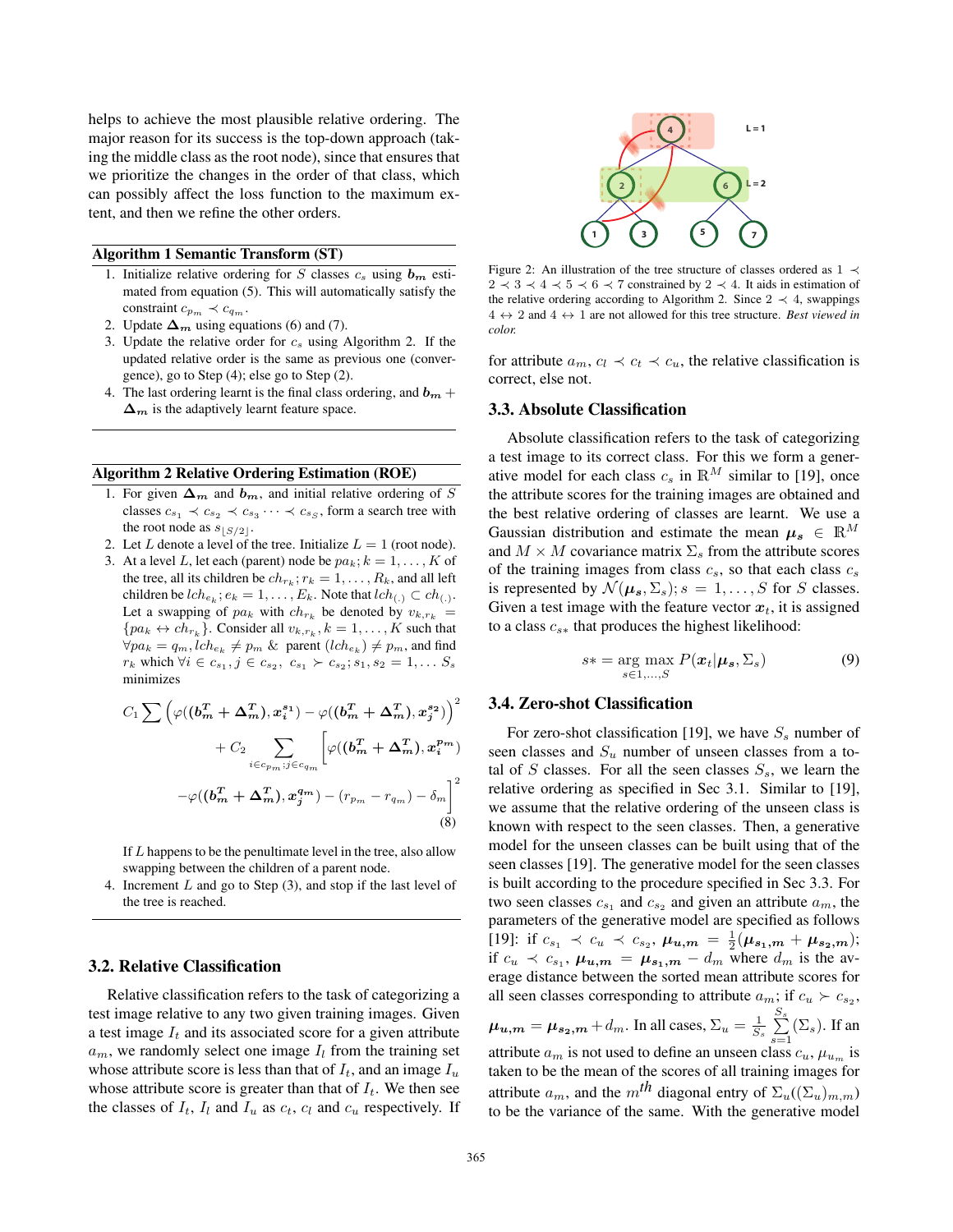estimated for the unseen classes, the classification can be done using Eqn (9).

# 4. Results and Discussion

We evaluate our approach on the datasets of faces and natural scenes. For natural scenes, we consider the Outdoor Scene Recognition (OSR) Dataset [17] containing 2688 images from 8 classes. For faces, we consider the Public Figure Face Database (PubFig) [11] containing 800 images from 8 random identities with 100 images each. Each of those identities corresponds to a class. Similar to [19, 15], we use the 512-dimensional gist [18] descriptor as our visual image features for the *OSR* dataset, while we use a concatenation of the gist descriptor and a 45-dimensional Lab color histogram as our visual feature descriptors for the *PubFig* Dataset. Some images from the *OSR* and the *Pub-Fig* datasets are shown in Fig 3(b).

For each dataset, we use 240 images for training, with 30 images from each class. Note that both the datasets have 8 classes (categories) as shown in Fig 3(a). The rest of the images are used for testing. For relative and absolute classification tasks, all of the classes are seen, i.e. for all the 8 classes, 30 images are used for training.

Our approach is a weakly supervised one, i.e. the relative ordering of the classes for each attribute are not known, but instead need to be learnt using minimal prior relative information. We compare our automatically learnt class relations with the human annotated ones of [19] in Fig 3(a). It can be seen that our learnt class relations are normally the same as that of the human-annotated ones, except for closely related or similarly related classes. This is justifiable, since the closely related human-annotated classes can go either ways if more training data is available. Also, since our learning approach uses semantic supervision instead of just the relational supervision, our learnt weighting curve is semantically more correct than the one learnt with [19]. The weighting curve of [19] does not know what should roughly be the semantic score of a class for a given attribute, unlike ours where we know for atleast 2 classes per-attribute. To be more precise, note that for a given/learnt relative ordering, the condition specified by equation (1) should hold true for all training images. However, in reality, this is not the case. For relational supervision as considered in [19], the number of times the relations are satisfied by the training images are considerably lesser than what we get with our approach. Fig 3(c) depicts the numbers. Thus, for the same latent feature space model, our approach is able to produce better classification. Fig  $5(a)$ ,  $5(b)$  shows how this affects the relative separation of the classes, and the variance of the attribute scores of the training images. The effectiveness of this notion is depicted through the empirical results presented in the subsequent sections. Note that in Fig 3(a), the red shaded areas (under *Supervised Relative Ordering*)

represent those classes (per-attribute) that were considered for supervision. There were only two classes chosen (perattribute) for supervision. Moreover, the classes were so chosen that for any attribute, they were neither the same, nor closely related, in order to have meaningful and discriminative semantic response variables  $r_{p_m}, r_{q_m}$ . The response variables are set on a scale of  $(0, 1)$  as follows: For 8 classes, in each dataset, we assume equally spaced attribute scores according to the *Superlative Relative Ordering*. These are rough scores that we set for our experiments, but note that we only use response variables for  $c_{p_m}, c_{q_m}$ .

| OSR              | <b>Supervised Relative Ordering</b>                         | <b>Automatically Learnt Ordering</b>                        |
|------------------|-------------------------------------------------------------|-------------------------------------------------------------|
| natural          | $T \prec I \prec S \prec H \prec C \prec O \prec M \prec F$ | $T \prec I \prec S \prec H \prec O \prec F \prec C \prec M$ |
| open             | $T \sim F \prec I \sim S \prec M \prec H \sim C \sim O$     | $T \prec F \prec I \prec S \prec M \prec C \prec H \prec O$ |
| perspective      | $0 \prec C \prec M \sim F \prec H \prec I \prec S \prec T$  | $0 \prec C \prec F \prec M \prec H \prec I \prec S \prec T$ |
| large objects    | $F \prec O \sim M \prec I \sim S \prec H \sim C \prec T$    | $F \prec O \prec M \prec I \prec H \prec S \prec C \prec T$ |
| diagonal plane   | $F \prec O \sim M \prec C \prec I \sim S \prec H \prec T$   | $F \prec O \prec M \prec C \prec I \prec H \prec S \prec T$ |
| close depth      | $C \prec M \prec O \prec T \sim I \sim S \prec H \sim F$    | $C \prec M \prec O \prec S \prec T \prec I \prec F \prec H$ |
| <b>PubFig</b>    | <b>Supervised Relative Ordering</b>                         | <b>Automatically Learnt Ordering</b>                        |
| masculine        | $S \prec M \prec Z \prec V \prec J \prec A \prec H \prec C$ | $S \prec M \prec Z \prec V \prec J \prec A \prec C \prec H$ |
| white            | $A \prec C \prec H \prec Z \prec J \prec S \prec M \prec V$ | $A \prec C \prec H \prec Z \prec S \prec J \prec M \prec V$ |
| young            | $V \prec H \prec C \prec J \prec A \prec S \prec Z \prec M$ | $V \prec C \prec H \prec J \prec A \prec Z \prec S \prec M$ |
| smiling          | $J \prec V \prec H \prec A \sim C \prec S \sim Z \prec M$   | $J \prec V \prec H \prec A \prec C \prec Z \prec S \prec M$ |
| chubby           | $V \prec J \prec H \prec C \prec Z \prec M \prec S \prec A$ | $V \prec J \prec C \prec H \prec Z \prec M \prec S \prec A$ |
| visible forehead | $J \prec Z \prec M \prec S \prec A \sim C \sim H \sim V$    | $J \prec Z \prec M \prec S \prec C \prec A \prec V \prec H$ |
| bushy evebrows   | $M \prec S \prec Z \prec V \prec H \prec A \prec C \prec J$ | $M \prec S \prec Z \prec V \prec H \prec A \prec J \prec C$ |
| narrow eyes      | $M \prec J \prec S \prec A \prec H \prec C \prec V \prec Z$ | $M \prec J \prec S \prec A \prec C \prec H \prec Z \prec V$ |
| pointy nose      | $A \prec C \prec J \sim M \sim V \prec S \prec Z \prec H$   | $A \prec C \prec J \prec V \prec M \prec S \prec Z \prec H$ |
| big lips         | $H \prec J \prec V \prec Z \prec C \prec M \prec A \prec S$ | $H \prec J \prec V \prec Z \prec C \prec M \prec A \prec S$ |
| round face       | $H \prec V \prec J \prec C \prec Z \prec A \prec S \prec M$ | $H \prec V \prec J \prec C \prec Z \prec A \prec S \prec M$ |



Figure 3: (a) Automatically Learnt Relative Ordering with our *ST* approach. The *OSR* dataset includes images from the classes (categories): coast(C), forest (F), highway (H), inside-city (I), mountain (M), opencountry(O), street (S) and tall-building (T). The *PubFig* dataset includes images of classes: Alex Rodriguez (A), Clive Owen (C), Hugh Laurie (H), Jared Leto (J), Miley Cyrus (M), Scarlett Johansson (S), Viggo Mortensen (V) and Zac Efron (Z). *The yellow shaded areas represent differences in our learnt ordering as compared to [19].* The red shaded areas are the classes  $c_{p_m}$ ,  $c_{q_m}$  (per-attribute) that were considered for supervision. (b) An illustration of some of the images from the *OSR* and the *PubFig* datasets. While the *OSR* dataset contains the images of natural scenes, *PubFig* dataset consists primarily of people's faces. (c) Mean (taken across attributes) percentage of the number of training images conforming to the supervised/learnt class ordering for  $RA$  and  $ST$ .  $ST$ performs better since the weighting curves encompass semantic information. *Best viewed in color and with zoom.*

Relative Classification: We follow the relative classification procedure as stated in Sec 3.2. We compare the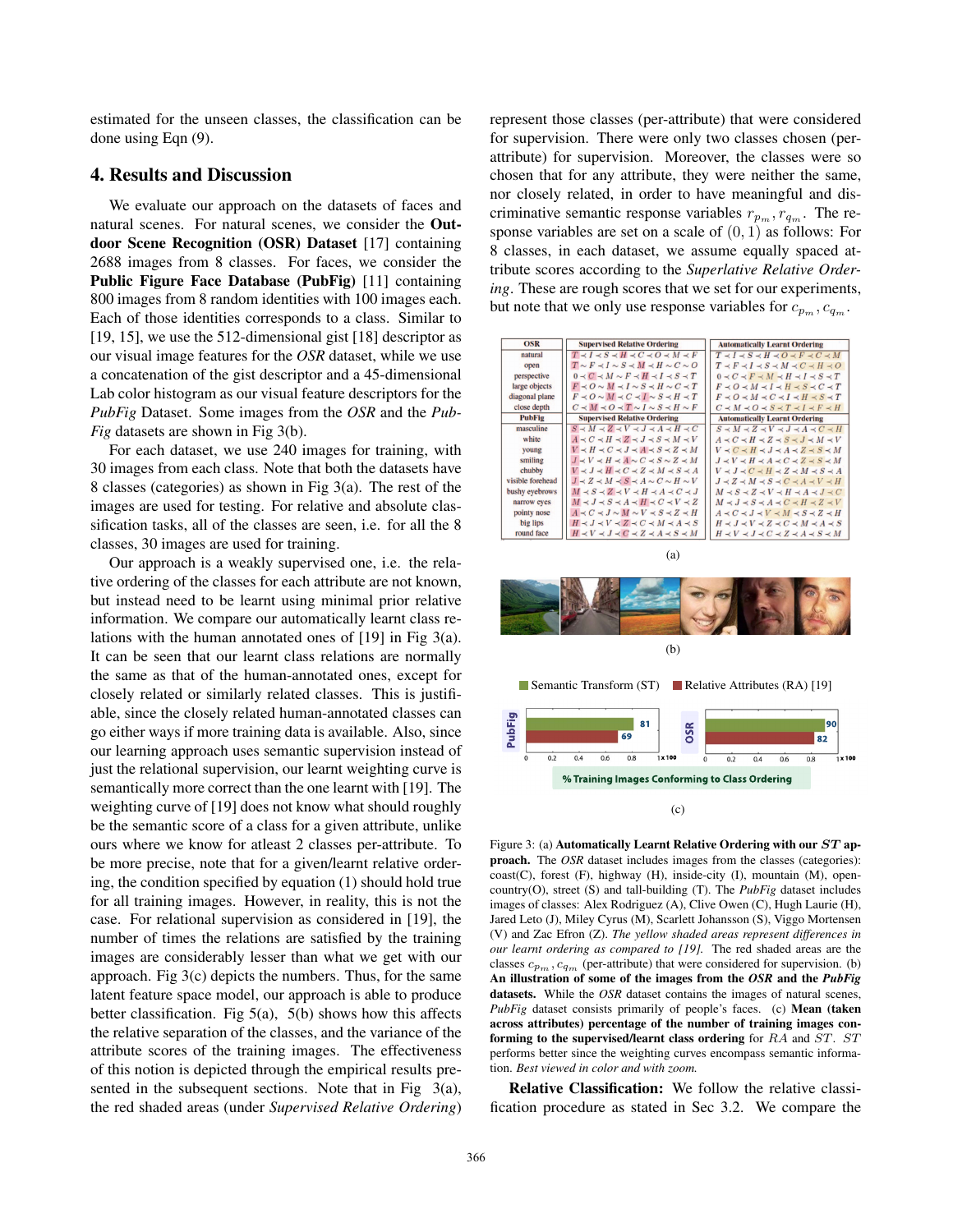results of our ST approach outlined in Sec 3 with the supervised relative attribute learning  $(RA)$  approach of [19] and supervised relative attribute forest  $(RF)$  learning approach of [14]. The results with the mean recognition scores are presented for both the *OSR* and the *PubFig* datasets in Fig  $4(a)$ . It can be seen that our approach gives the best results as compared to the the state-of-the-art methods which consider relative attributes. Note that unlike [19, 14], we also learn the relative ordering of classes in conjunction with the weighting curves.

One of the critical points to consider here is that how does one choose  $I_l$  and  $I_u$  (Sec 3.2)? Typically, it is suggested that one should choose  $I_l$  and  $I_u$  such that the attribute scores for them are not too far nor too close to that of  $I_t$ . The previous works of [19, 14] do not give any account of the relative separation of the attribute scores while doing classification on a relative basis. Utilizing the code of [19], we see that the authors have considered a relative separation of around 0.75 if the attribute scores for all of the training images (corresponding to the seen classes) are within a normalized range of 0 to 1. It is reasonable to assume that the authors of [14] have assumed a similar separation scale. All the results presented in Fig 4(a) are on a separation scale of 0.75.

A separation scale of 0.75 is somewhat large for relative classification, since a lot of attribute scores tend to fall within this scale. We evaluate our  $ST$  approach with varying separation scales (within a reasonable range), and compare it with the corresponding results for the work of [19]. The mean relative classification values for both the *OSR* and the *PubFig* datasets are shown for varying separation scales in Fig 4(d). While the classification accuracy for [19] falls off significantly with lower separation scales, our model proves robust in the same scenario. This can be attributed to the fact that weighting curves learnt from ST have semantic information embedded in them.

Absolute Classification: This refers to the task of assigning a test image to its correct class. The classification procedure used is the one outlined in Sec 3.3. The mean recognition results are presented in Fig 4(b) for our ST approach, for the approach of  $[19]$   $(RA)$ , the unsupervised relative attribute  $(UR)$  learning approach of [15] and the approach of [19]  $(RF)$ . It can be seen that we significantly outperform the other methods for the same reasons as outlined in the previous section.

Zero-shot classification: This is the task of classlabelling a test image when no images of that class have been used for training. For zero-shot learning, out of 8 classes per dataset, we normally choose 2 unseen classes and consider the remaining 6 classes as seen. We choose 20 such seen/unseen combinations randomly for each dataset. For the seen classes, we use 30 images per class for training. During testing, we use all of the images of the unseen



Figure 5: (a) The attribute scores (for training images) with per-class means using [19] for a human-annotated relative order  $S \prec M \prec Z \prec$  $V \prec J \prec A \prec H \prec C$ . The classes S, M and H, C have confusing scores which affects the classification accuracy. (b) The attribute scores (with per-class means) using our approach  $(ST)$ . The classes are now well separated with our optimization procedure. The learnt relative order  $S \prec M \prec Z \prec V \prec J \prec A \prec C \prec H$  is slightly different from the human-annotated one  $(C \text{ and } H \text{ swapped})$ , but only differs for closely related classes to achieve maximal separability, as optimized by the adapted weighting curve inherently encompassing some semantic information. The results are simulated for the attribute *masculine* on *PubFig* Dataset. For a full description of classes and attributes, please see caption of Fig 3(a). *Best viewed in color and with zoom.*

classes. The generative model outlined in Sec 3.4 is used for zero-shot classification. We present the results of our ST approach, the RA [19] method and the UR model of [15]. The average recognition scores for both the datasets are presented in Fig 4(c).

It is clear from Fig 4(c) that our *Semantic Transform* procedure outperforms other recent methods for zero-shot classification. The better performance of ST can be attributed to reasons similar to those as in the previous subsections.

## 5. Conclusions and Future Work

We have introduced the Semantic Transform, which under minimal supervision, can adaptively find a semantic feature space along with a class ordering that is related in the best possible way. To relate the classes under weak supervision, the class ordering needs to be refined according to a cost function in an iterative procedure, for which we have proposed a constrained search tree formulation. We have shown that *Semantic Transform* has the ability to learn a given feature space model in a more semantically correct